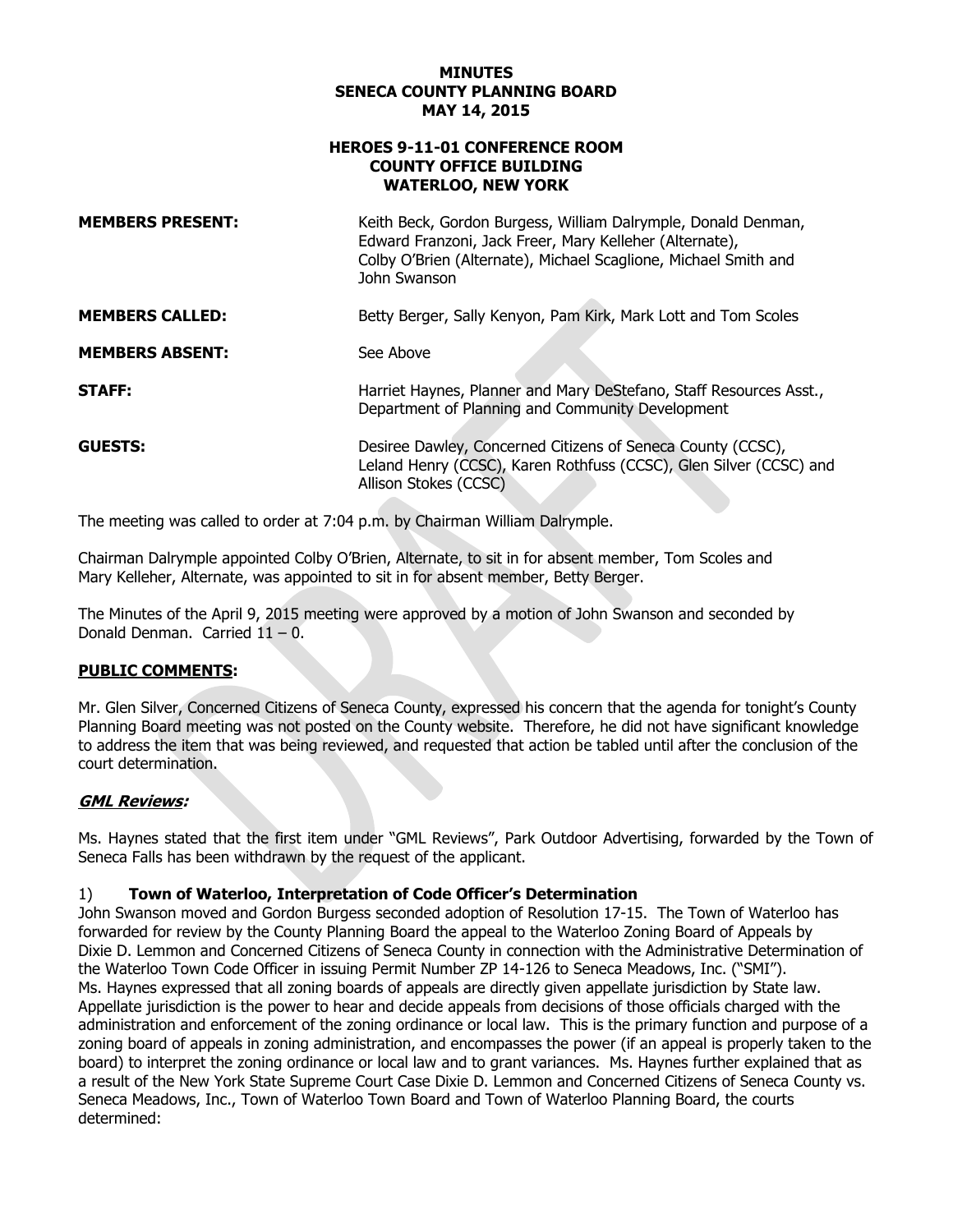The court does agree with respondents' assertion that neither the Town Board nor the. Planning Board may interpret a local zoning law, but only the CEO may do so, and that such interpretation must be appealed to the ZBA before a court may review it. Inasmuch as here, the interpretation of Chapter 135 in regard to the access road has not been formally determined by the CEO, as evidenced by a written and filed interpretation of the local zoning code, the court may not entertain this cause of action. The petitioners must exhaust their administrative remedies, after the CEO files his determination regarding interpretation of Chapter 135 in regard to the access road through the R-1 zone. Therefore, the second cause of action is dismissed, without prejudice.

The Town Code Enforcement Officer issued a permit on February 20, 2015, to SMI for construction and operation of the proposed clay mine. In appealing the Code Enforcement Officer's determination, Ms. Lemmon and CCSD contest that "Because the proposed haulageway for the Meadow View Mine is a required and integral element of SMI's mining plan, and because mining uses are prohibited in the Town of Waterloo's R-1 Zoning District pursuant to Chapter 135 of the Town of Waterloo Code, construction and operation of the proposed haulageway for the Meadow View Mine would be in violation of Chapter 135 of the Code."

Ms. Haynes reported that when this Board reviewed the proposed Site Plan and Special Use Permit for the Meadow View Mining Operation in June of 2014, the access road was a part of that application and at that time, the Seneca County Planning Board stated no opposition to the location or development of the proposed access road.

Ms. Haynes cited court cases that support both sides of the argument as to whether accesses to a non-residential use can traverse a residential zone.

counsel. Carried  $11 - 0$ . The Department of Planning and Community Development's recommendation is that the Seneca County Planning Board finds no new significant issues of County concern in regards to the appeal of the issuance of Town of Waterloo Zoning Permit 14-126, and to further recommend that the Town of Waterloo Zoning Board of Appeals make its recommendation based on its due consideration of the issues and on the recommendations of its legal

### 2) **Town of Seneca Falls, Use Variance, Shaklee, Scott & Mary Beth**

 used for one or two units in previous years. Ms. Haynes reiterated that no documentation was provided showing neighborhood, and self-created hardship. Carried 11 – 0. Jack Freer moved and Colby O'Brien seconded adoption of Resolution 18-15. The applicants are seeking the Use Variance to allow the structure at 2389 Lower Lake Road to be used as a two-unit residential dwelling. Ms. Haynes stated that the applicants maintain that the property was established as a two-unit structure prior to their purchase of the property in 2005; however, no documentation was provided in the application to support their statement. Ms. Haynes stated that the 2015 tax rolls indicate the property as a one-family residence. Ms. Haynes stated that if the applicants can provide evidence that the property was legally converted prior to their purchase and/or before the 1991 adoption of the Seneca Falls Zoning Code, then reasonable argument can be made regarding the statutory requirements for the granting of the Use Variance. Ms. Haynes stated that lacking any such evidence, the applicants would have to prove the hardship clause. A discussion followed regarding whether the property was proof of it being used as two units. Conditional approval is recommended upon the applicants demonstrating either: 1) that the property was legally converted to a two-unit residence prior to the 2005 purchase, or 2) the applicants fully demonstrating lack of reasonable return, unique circumstances, essential character of the

# 3) **Town of Tyre, Proposed Site Plan Review Regulations**

cover reasonable costs to the Town for SEQR, engineering and legal review. Carried  $11 - 0$ . Gordon Burgess moved and Colby O'Brien seconded adoption of Resolution 19-15, recommending that the Town of Tyre adopt proposed Local Law #2 of 2015. The proposed regulations will involve all development of land in the Commercial District, the Industrial District and in the Agricultural District other than single-family residential and agriculture. Ms. Haynes stated that the regulations establishes the approval process that will be a two-step process starting with a pre-application when the applicant provides a sketch plan and narrative statement outlining the project. The Local Law details the information to be included with a complete application and establishes procedures wherein the applicant can request that particular items be waived in relation to their application. Proposed Local Law #2 also authorizes the Planning Board to require the applicant to post a performance bond to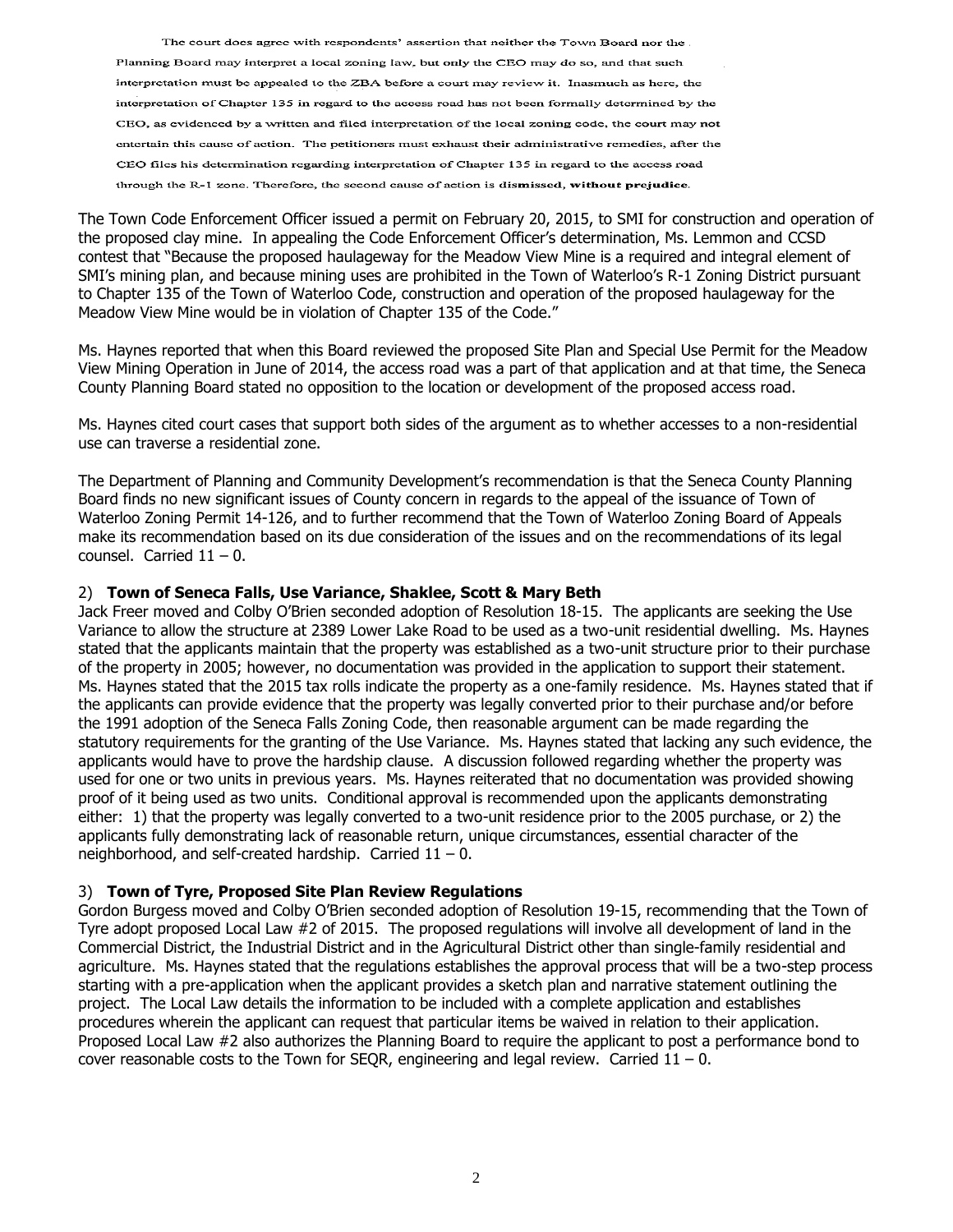# 4) **Town of Tyre, Proposed Subdivision Regulations**

 developing Subdivision Regulations and the Town's Comprehensive Plan recommends the adoption of such John Swanson moved and Mary Kelleher seconded adoption of amended Resolution 20-15, recommending that the Town of Tyre adopt proposed Local Law #3 of 2015: Subdivision Regulations, conditional upon 1) clarification of Sections 5C&D and 2) removal of the phrase "and the transfer of agricultural parcels of 10 acres or less for the purpose of continued agriculture" from the definition of subdivision. The Town of Tyre has been in the process of regulations.

Ms. Haynes stated that subdivision is defined into minor or major subdivisions. The regulations further list the areas in which the Planning Board may require improvements to the subdivision, e.g., street standards, signage storm water system, etc. Also, under the definition of subdivision, a subdivision for the purpose of transferring 10 acres or less for continued agricultural use would be exempt from subdivision review. There was then conversation regarding if this clause had a particular use in supporting land staying in agricultural production. Concerns were raised as to why it would only pertain to parcels under 10 acres. There was also discussion regarding ramifications in relation to lots within that subdivision that were not for continued agricultural use. John Swanson indicated that as a farmer, he has no problem with having land he plans on selling to another farmer going through subdivision review. It was questioned if the land was to stay in agricultural production, if there were time limits regarding how long the property must be used for agriculture.

 subdivisions covered under Health Law – Article 11 – Title II Realty Subdivision: Water and Sewerage Service subdivided which are less than five acres each. Legal Counsel working with the Town of Tyre has proposed that a Regulations in Section 5C call for all subdivision plats to have the "endorsement of the Seneca County Health Department." The Seneca County Health Department does not review all land subdivisions. They review §1115. These Regulations only require subdivisions to be reviewed when they include more than five parcels being clause stating where required by the Seneca County Health Department and/or State or local law be included. This will satisfy the confusion.

Section 5D of the regulations imply that subdivisions would only be referred to the County Planning Board if the County had an "Official Map." The concept of an "Official Map" comes under General Municipal Law Section 239N. Under the definition for proposed features of GML 239N3a, referral requirements are listed. Legal Counsel for the Town of Tyre has drafted an amendment *wherein if the County has established a County "Official Map"* would be deleted.

 performance bond to cover reasonable costs to the town for SEQR, engineering and legal review. Carried 11 – 0. Ms. Haynes stated that the proposed Local Law authorizes the Planning Board to require the applicant to post a

# 5) **Town of Tyre, Proposed Dog Kennel Regulations**

 not have a Residential Zone – the three zones in Tyre are Commercial, Industrial and Agricultural. Carried 11 – 0. Colby O'Brien moved and Michael Smith seconded adoption of Resolution 21-15, which recommends that the Town of Tyre adopt proposed Local Law #4 of 2015. The regulations define a commercial kennel as any use on a lot, whether such use is primary or otherwise, wherein nine or more dogs, each of which is six months of age or older, are kept or maintained for sale, boarding, breeding, grooming, letting for hire, training or any other purpose involving compensation, whether monetary or otherwise, of any kind. All commercial kennels will be required to maintain State and Federal Permits, and individual dogs staying at the kennel will be required to have current licenses and in compliance with all vaccinations and canine health maintenance. Such kennels are also to be in full compliance with zoning and NYS Fire Prevention and Building Code regulations. All commercial kennels in the Town of Tyre will be required to have a town license and to have it annually renewed. It was questioned if a commercial kennel will be an allowed use in the Residential Zone. Ms. Haynes stated that the Town of Tyre does

# 6) **Town of Fayette, Special Use Permit & Site Plan Review, Vanno Estates LLC**

 approval for an expansion of use – construction of additional storage units on property located at 2688 Route 96, In May of 2007, the County Planning Board recommended conditional approval on an application to construct a any indication as to the type or height of the proposed fence, nor does the application give any indication of the lighting that might be installed. Conditional approval is recommended upon the same conditions given in 2007: District be asked to review the plan for sufficiency, 2) that the town works with the applicant to determine a Gordon Burgess moved and John Swanson seconded adoption of Resolution 22-15. The applicant is seeking driving south on Route 96, leaving the Village of Waterloo. In 1988, one storage unit was constructed on the site. 30' X 100' self-storage building. Ms. Haynes stated that the Site Plan submitted shows a large non-permeable surface around the existing and proposed units. It also shows a fence entirely around the site but does not include 1) the applicant having prepared a **Storm Water Management Plan**, and that the Seneca County Soil and Water